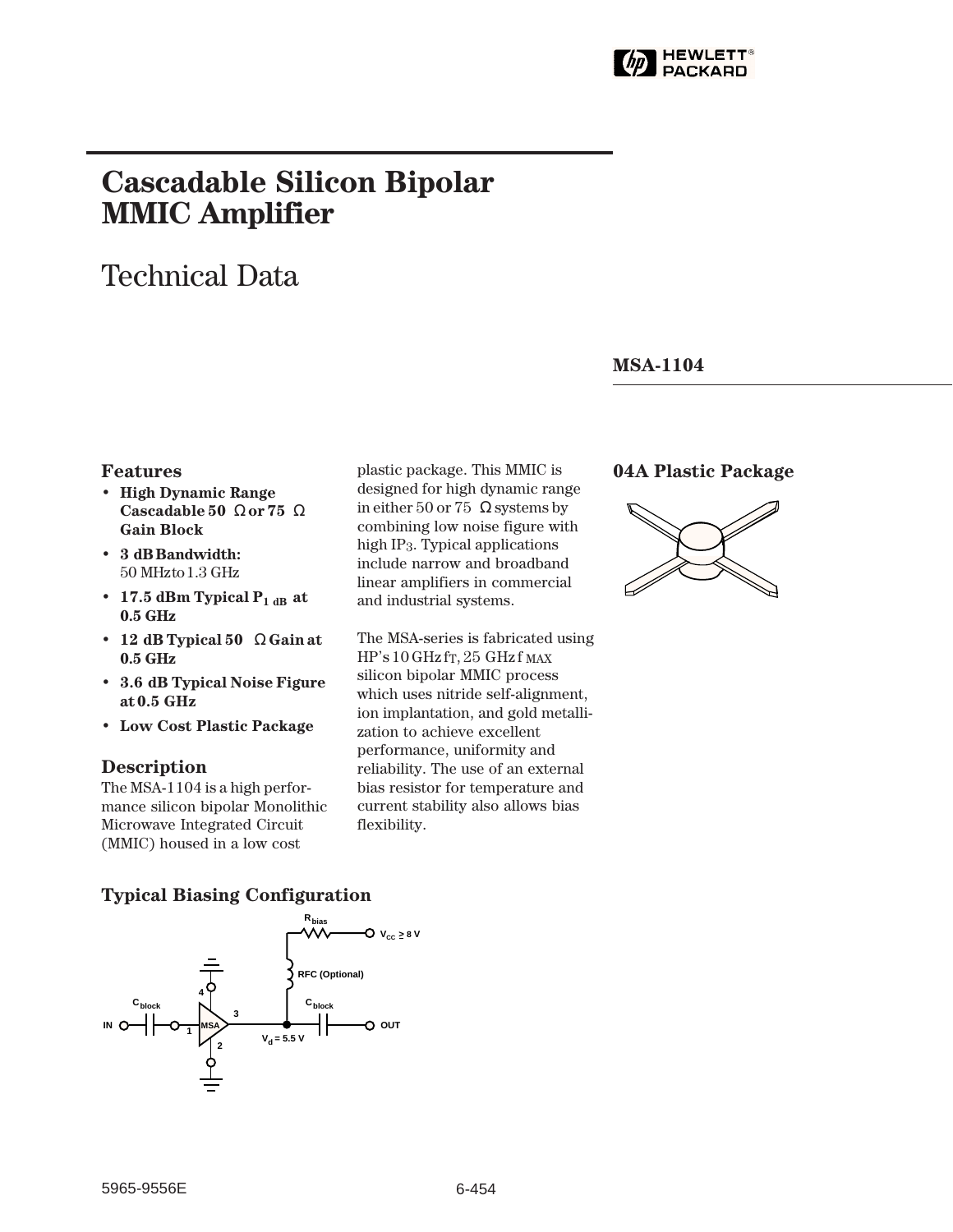**MSA-1104 Absolute Maximum Ratings**

| <b>Parameter</b>                   | <b>Absolute Maximum</b> <sup>[1]</sup> |
|------------------------------------|----------------------------------------|
| Device Current                     | 80 mA                                  |
| Power Dissipation <sup>[2,3]</sup> | $550 \,\mathrm{mW}$                    |
| RF Input Power                     | $+1$ dBm                               |
| Junction Temperature               | 150°C                                  |
| Storage Temperature                | $-65$ to $150^{\circ}$ C               |

**Thermal Resistance[2,4]:**  $\theta_{\rm jc} = 115$ °C/W

**Notes:**

1. Permanent damage may occur if any of these limits are exceeded.

2.  $T_{\text{CASE}} = 25^{\circ}C$ .

3. Derate at 8.7 mW/°C for  $\rm T_{C}>87^{\circ}C.$ 

4. See MEASUREMENTS section "Thermal Resistance" for more information.

| <b>Symbol</b> | Parameters and Test Conditions: $I_d = 60$ mA, $Z_0 = 50 \Omega$ | <b>Units</b>           | Min.         | Typ. | Max.      |     |
|---------------|------------------------------------------------------------------|------------------------|--------------|------|-----------|-----|
| $G_{P}$       | Power Gain ( $ S_{21} ^2$ )                                      | $f = 0.05$ GHz         | dB           |      | 12.7      |     |
|               |                                                                  | $f = 0.5$ GHz          | dB           | 10.0 | 12.0      |     |
|               |                                                                  | $f = 1.0$ GHz          | dB           |      | 10.5      |     |
| $\Delta G_P$  | <b>Gain Flatness</b>                                             | $f = 0.1$ to $1.0$ GHz | dB           |      | $\pm 1.0$ |     |
| $f_3$ dB      | 3 dB Bandwidth <sup>[2]</sup>                                    |                        | GHz          |      | 1.3       |     |
| <b>VSWR</b>   | Input VSWR                                                       | $f = 0.1$ to $1.0$ GHz |              |      | 1.5:1     |     |
|               | Output VSWR                                                      | $f = 0.1$ to $1.0$ GHz |              |      | 1.7:1     |     |
| NF            | $50 \Omega$ Noise Figure                                         | $f = 0.5$ GHz          | dB           |      | 3.6       |     |
| $P_1$ dB      | Output Power at 1 dB Gain Compression                            | $f = 0.5$ GHz          | dBm          |      | 17.5      |     |
| $IP_3$        | Third Order Intercept Point                                      | $f = 0.5$ GHz          | dBm          |      | 30        |     |
| $t_{\rm D}$   | Group Delay                                                      | $f = 0.5$ GHz          | psec         |      | 200       |     |
| $V_{\rm d}$   | Device Voltage                                                   |                        | $\mathbf{V}$ | 4.4  | 5.5       | 6.6 |
| dV/dT         | Device Voltage Temperature Coefficient                           |                        | $mV$ /°C     |      | $-8.0$    |     |

## **Electrical Specifications<sup>[1]</sup>,**  $T_A = 25^{\circ}C$

**Notes:**

1. The recommended operating current range for this device is 40 to 70 mA. Typical performance as a function of current is on the following page.

2. Referenced from 50 MHz gain (G<sub>P</sub>).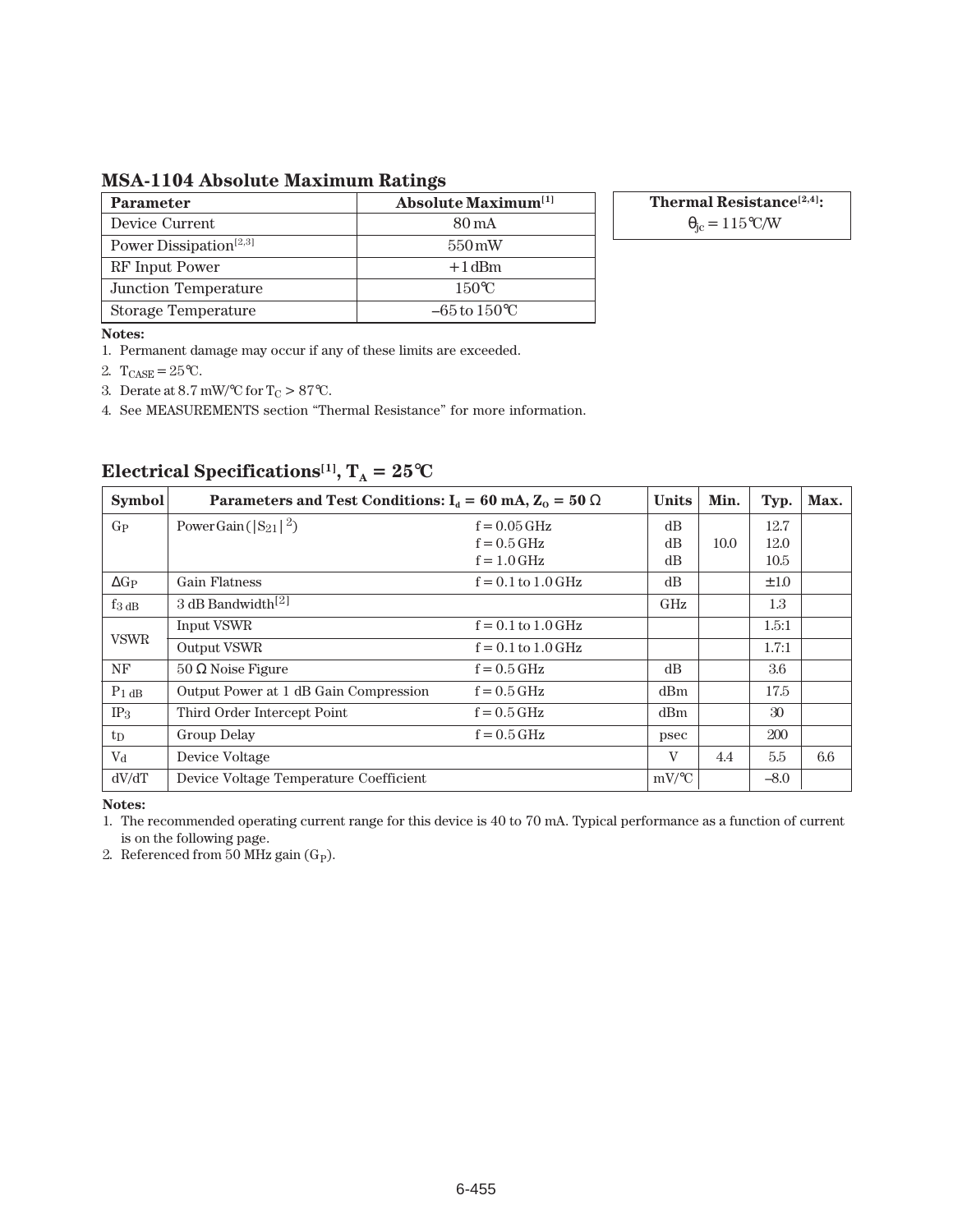| Freq.      | $S_{11}$ |        | $S_{21}$      |      | $S_{12}$ |               |      | $S_{22}$        |         |        |         |
|------------|----------|--------|---------------|------|----------|---------------|------|-----------------|---------|--------|---------|
| <b>GHz</b> | Mag      | Ang    | $\mathbf{dB}$ | Mag  | Ang      | $\mathbf{dB}$ | Mag  | Ang             | Mag     | Ang    | $\bf k$ |
| .0005      | .76      | $-22$  | 19.3          | 9.19 | 167      | $-24.4$       | .060 | 54              | .77     | $-22$  | 0.48    |
| .005       | .20      | $-79$  | 13.7          | 4.83 | 164      | $-16.5$       | .149 | 12              | .21     | $-83$  | 0.96    |
| .025       | .05      | $-78$  | 12.8          | 4.35 | 174      | $-16.2$       | .154 | $\overline{2}$  | .06     | $-101$ | 1.07    |
| .050       | .04      | $-75$  | 12.7          | 4.31 | 174      | $-16.4$       | .151 | $\overline{2}$  | .05     | $-136$ | 1.09    |
| .100       | .04      | $-81$  | 12.6          | 4.29 | 171      | $-16.4$       | .152 | $\overline{2}$  | .05     | $-137$ | 1.09    |
| .200       | .04      | $-93$  | 12.6          | 4.24 | 164      | $-16.3$       | .153 | 3               | .07     | $-135$ | 1.09    |
| .300       | .06      | $-105$ | 12.4          | 4.18 | 156      | $-16.2$       | .155 | $\overline{4}$  | $.10\,$ | $-136$ | 1.08    |
| .400       | .07      | $-115$ | 12.3          | 4.11 | 148      | $-16.0$       | .158 | $\overline{5}$  | .12     | $-139$ | 1.07    |
| .500       | .09      | $-124$ | 12.1          | 4.01 | 141      | $-15.8$       | .162 | 6               | .15     | $-144$ | 1.06    |
| .600       | .11      | $-132$ | 11.8          | 3.91 | 134      | $-15.6$       | .166 | 7               | .17     | $-150$ | 1.06    |
| .700       | .13      | $-140$ | 11.6          | 3.80 | 126      | $-15.4$       | .170 | 7               | .19     | $-156$ | 1.05    |
| .800       | .15      | $-147$ | 11.3          | 3.68 | 120      | $-15.2$       | .174 | 7               | .22     | $-161$ | 1.04    |
| .900       | .16      | $-154$ | 11.0          | 3.56 | 113      | $-14.9$       | .180 | 7               | .24     | $-168$ | 1.03    |
| 1.000      | .18      | $-161$ | 10.7          | 3.43 | 106      | $-14.7$       | .184 | $6\phantom{.}6$ | .26     | $-173$ | 1.03    |
| 1.500      | .28      | 171    | 9.1           | 2.85 | 77       | $-13.5$       | .211 | $\overline{2}$  | .35     | 163    | 0.99    |
| 2.000      | .37      | 149    | 7.6           | 2.39 | 52       | $-13.0$       | .224 | $-5$            | .43     | 140    | 0.99    |
| 2.500      | .45      | 133    | 6.1           | 2.02 | 33       | $-12.7$       | .231 | $-10$           | .47     | 125    | 1.02    |
| 3.000      | .52      | 118    | 4.6           | 1.69 | 14       | $-12.6$       | .234 | $-16$           | .50     | 112    | 1.05    |

**MSA-1104 Typical Scattering Parameters (** $Z_0 = 50 \Omega$ **,**  $T_A = 25^{\circ}C$ **,**  $I_d = 60 \text{ mA}$ **)** 

A model for this device is available in the DEVICE MODELS section.

### **Typical Performance,**  $T_A = 25^\circ \text{C}$ **,**  $Z_0 = 50 \Omega$

(unless otherwise noted)



**Figure 1. Typical Power Gain vs. Frequency,**  $I_d = 60$  **mA.** 



**Figure 4. Output Power at 1 dB Gain Compression, Noise Figure and Power Gain vs. Case Temperature,**   $f = 0.5$  GHz,  $I_d = 60$  mA.



**Figure 2. Device Current vs. Voltage.**



**Figure 5. Output Power at 1 dB Gain Compression vs. Frequency.**



**Figure 3. Power Gain vs. Current.**



**Figure 6. Noise Figure vs. Frequency.**